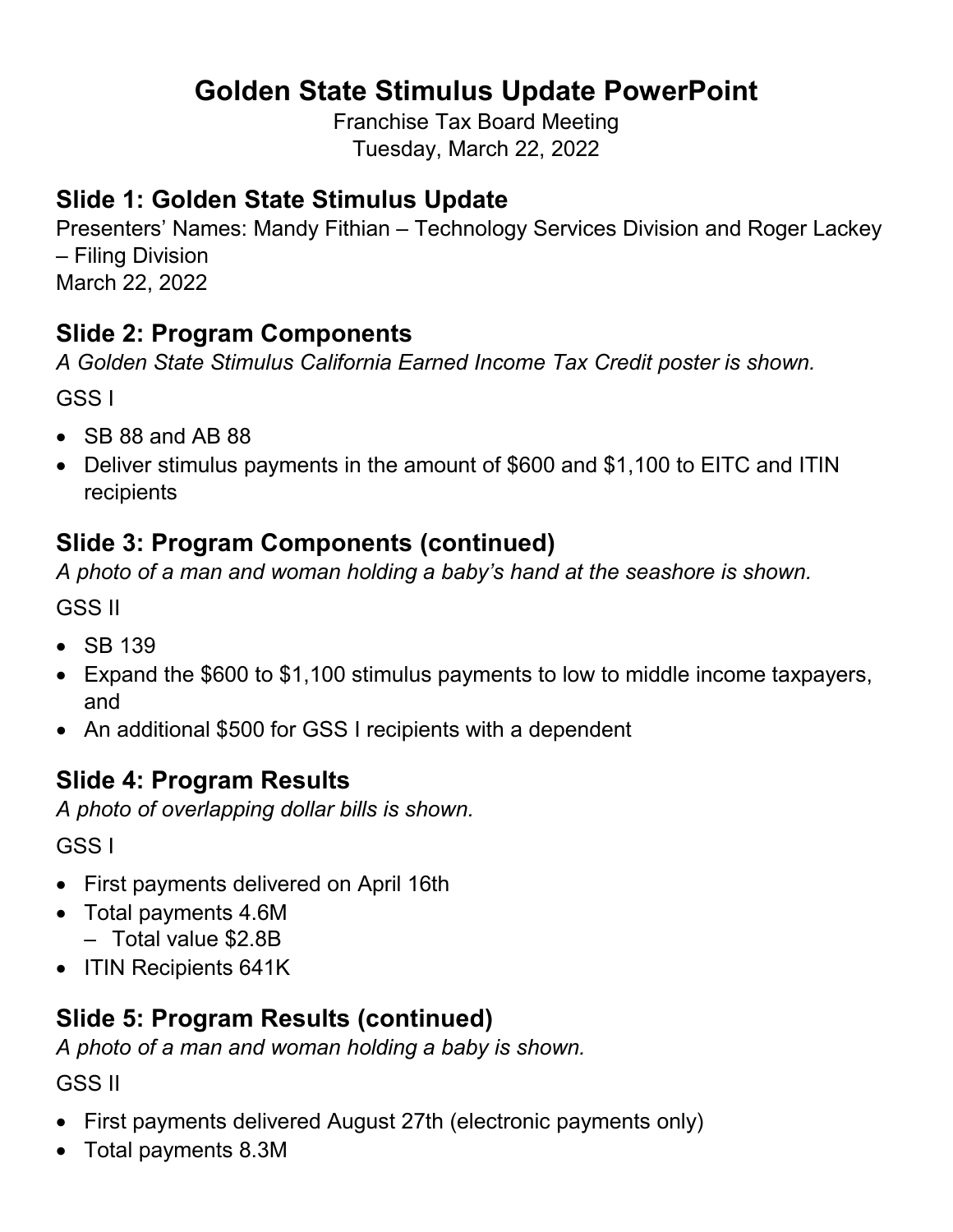- Total value \$6B
- ITIN recipients 400K
- Combined: the GSS I and GSS II programs delivered
	- 12.9M payments
	- Valued at \$8.8B

#### **Slide 6: Keys to Successful Implementation**

*A photo of two people shaking hands appears.*

- Leverage FTB's best practices
	- Our experts in technology and business processes
	- Communication and service
	- Partnerships and collaboration

### **Slide 7: Technology and Business Processes**

*A photo of a man using a high speed electronic scanner appears.*

- Leveraged our modernized return processing
	- Confirm eligibility
	- Reduce risk of fraud
	- Traceability of payments
	- Scheduling of payments
	- Strong fiscal controls

# **Slide 8: Technology and Business Processes (continued)**

*A photo of a man and woman with two children appears.*

- Develop and integrate new processes
	- Creativity and dedication
	- Ability to flex
	- End goal: to serve taxpayers

## **Slide 9: Communication and Web**

*A photo of a woman looking down at a letter while seated with a laptop appears.*

- Outreach and Media
	- Collaborated with 70 stakeholder groups
	- 300 interviews
- Web Content + GSS Estimator Tool
	- Over 8M visits to our GSS landing page
	- Self Service Estimator used 5M times
	- Published scheduling with detailed scheduling for delivery of checks
	- Our GSS web content was translated in 13 languages by Google translate